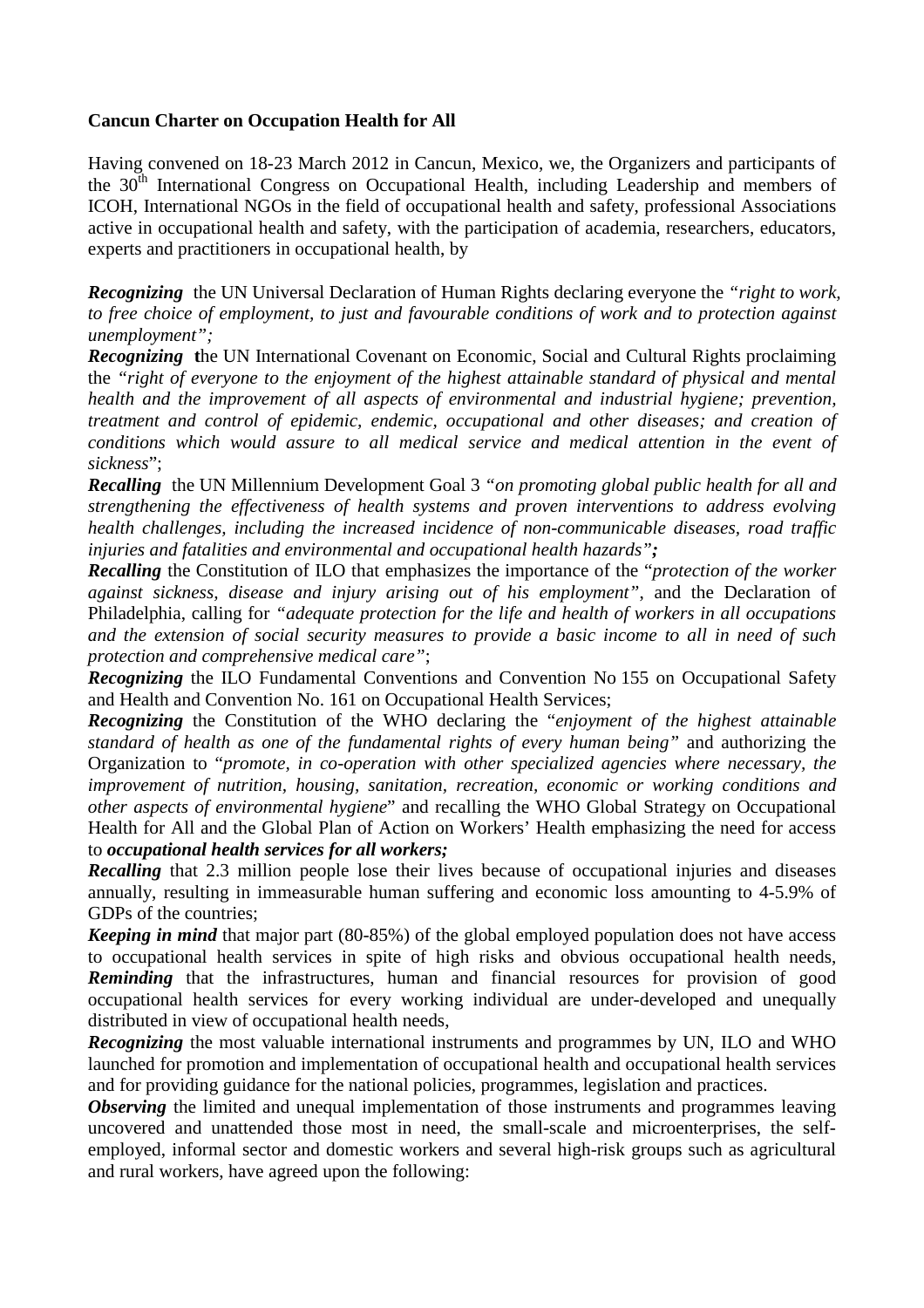## **We, participants of the XXX International Congress on Occupational Health, state the following:**

- 1. Occupational health, including healthy, safe and secure work, workplace and working conditions, constitute a basic human right of working people regardless of occupation, sector of economy, gender, ethnicity, social or labour market status.
- 2. The right to health and safety at work belongs equally to every working individual including workers in the formal employment, private and public sectors, in large, small and mediumsized and microenterprises as well as to the self-employed, informal and domestic workers and permanent, casual and precarious workers.
- 3. Ensuring occupational health and occupational health services for every working individual is a shared responsibility of the international organizations, governments, occupational health authorities, community authorities, individual employers and their associations, individual workers and their unions, organizations of the self-employed, community interest groups, professional associations and other non-governmental organizations, academia, researchers, educators and experts.
- 4. The international organizations should in collaboration with national authorities promote and follow up and support the implementation of once unanimously approved international instruments on occupational health, particularly the ILO Convention No. 161 on Occupational Health Services.
- 5. Governments should ratify the international instruments and the national legislatures should draw up legislation and other relevant regulations for occupational health services according to the international guidance. National Programmes for Occupational Health Services should be drawn up aiming at full coverage by occupational health services of all working individuals and with content adjusted to the health and safety needs of every workplace and every worker. Where possible, such services should cover prevention, promotion of health and work ability, diagnosis and control of occupational injuries and diseases, rehabilitation and return to work, and where appropriate, general health services to the extent defined by national law.
- 6. Special attention should be paid on provision of adequate occupational health services for recently non-served groups, such as workers in small and micro-enterprises, agriculture, selfemployed and to domestic, family and informal sector workers. Workers at the highest risks such as construction, mining, fishery, forestry and numerous manufacturing industries should be provided with intensive preventative programmes.
- 7. Governments should ensure availability of appropriate infrastructures for provision of occupational health services for all workers and particularly to the currently non-served and high risk workers. Most of the currently non-served or underserved sectors and groups can be provided with occupational health services collaboration of occupational health with primary health care services. The Basic Occupational Health Service approach has been developed and experimented as option for provision of competent occupational health services in connection with primary health care and other grassroots level services.
- 8. In order to provide competent occupational health services, competent occupational health experts, occupational health physicians, occupational health nurses, occupational hygienists,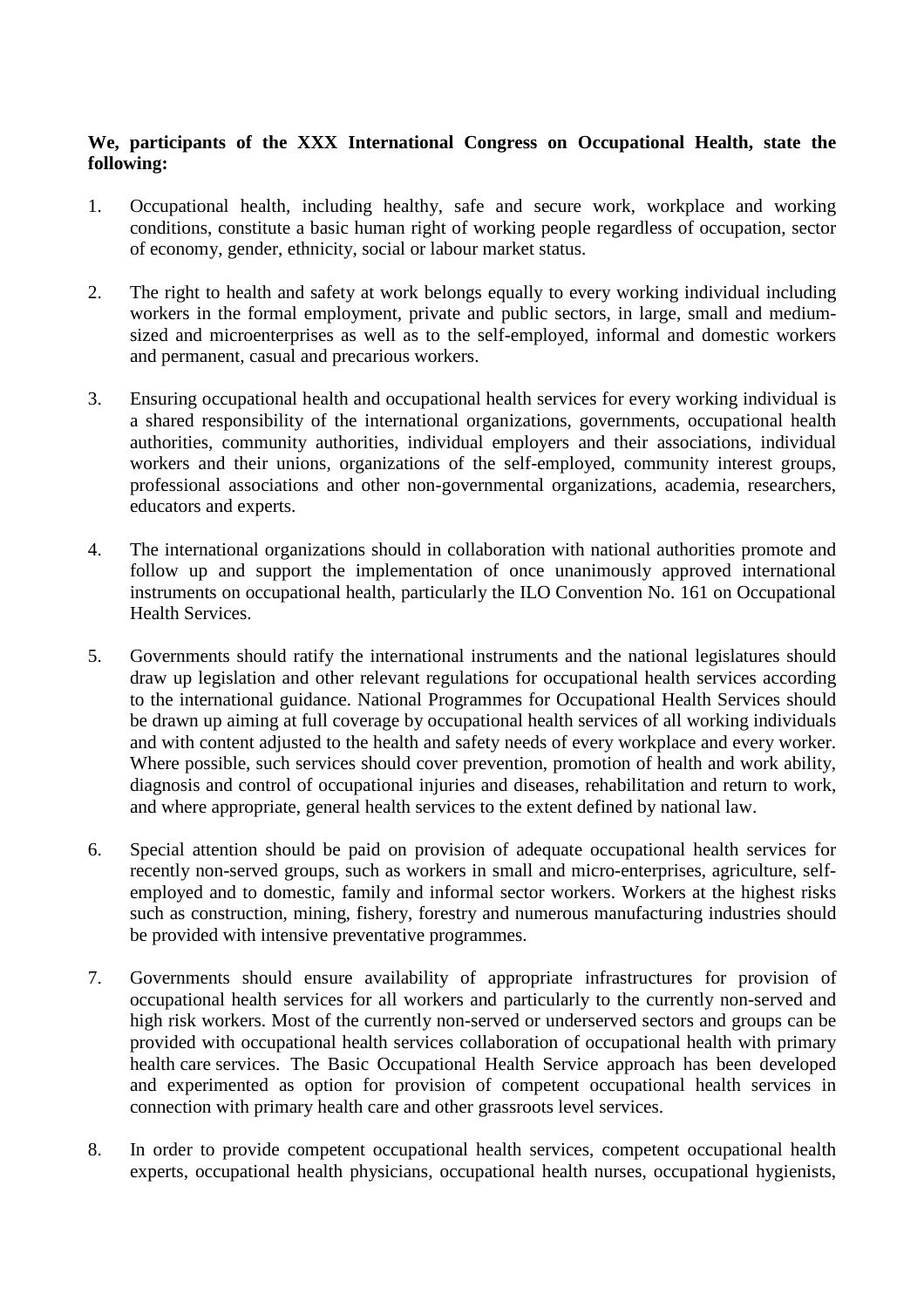ergonomists, psychologists and other relevant experts are needed. Strengthening of such human resources for provision of occupational health services for all workers is needed in both industrialized and particularly in the developing countries. Where the organization of multidisciplinary, comprehensive occupational health services is not possible at grassroots level, the support for the occupational health service providers at primary level should be ensured by secondary level organizations.

- 9. Every government should ensure the availability of adequate training and education programmes and services for occupational health experts. The training should be available for specialist training and for training adjusted for the personnel providing occupational health services as a part of their overall activity in order to ensure human resources competent in occupational health and ensure appropriate contents of the services in all combinations of service provision. The quality and competence of training and education programmes and the achievement of training objectives should be ensured and controlled by the government or other national body authorized by the government.
- 10. Research on occupational health should be ensured in every country by including occupational health as one of the priorities on the national research agenda. The governments should ensure sustainability of such research with the help of national institutes of occupational health, other relevant research institutes and academia.

## **The participants of the XXX ICOH International Congress on Occupational Health pledge the following:**

- a) by calling the international organizations, governments and other international and national bodies to give higher priority to occupational health on the international and national policy agendas, for development of occupational health services, training and education and research programmes,
- b) by encouraging social partners at international and national levels to consider the development of occupational health and occupational health services as a priority instrument for the development of work life in general, for improvement of health and well-being of working people and for supporting the development of healthy and productive sustainable economies,
- c) to join forces for better and wider implementation of international instruments on occupational health, strategies and programmes for occupational health at the national level and for equalizing the conditions of work and right to healthy work and work environment for every working individual.

## **We, occupational health communities, associations, researchers, experts and practitioners, commit ourselves to:**

- a) work with all our means for the realization of workers' right to health and safe work and work environment and best available occupational health and occupational health services
- b) provide our research and professional capacities and competence to advise and support international organizations, governments, employers and workers, communities and workplaces in their efforts for the improvement of occupational health and other conditions of work; prevent hazards and risks and to make an *effective transfer of research to practice,*